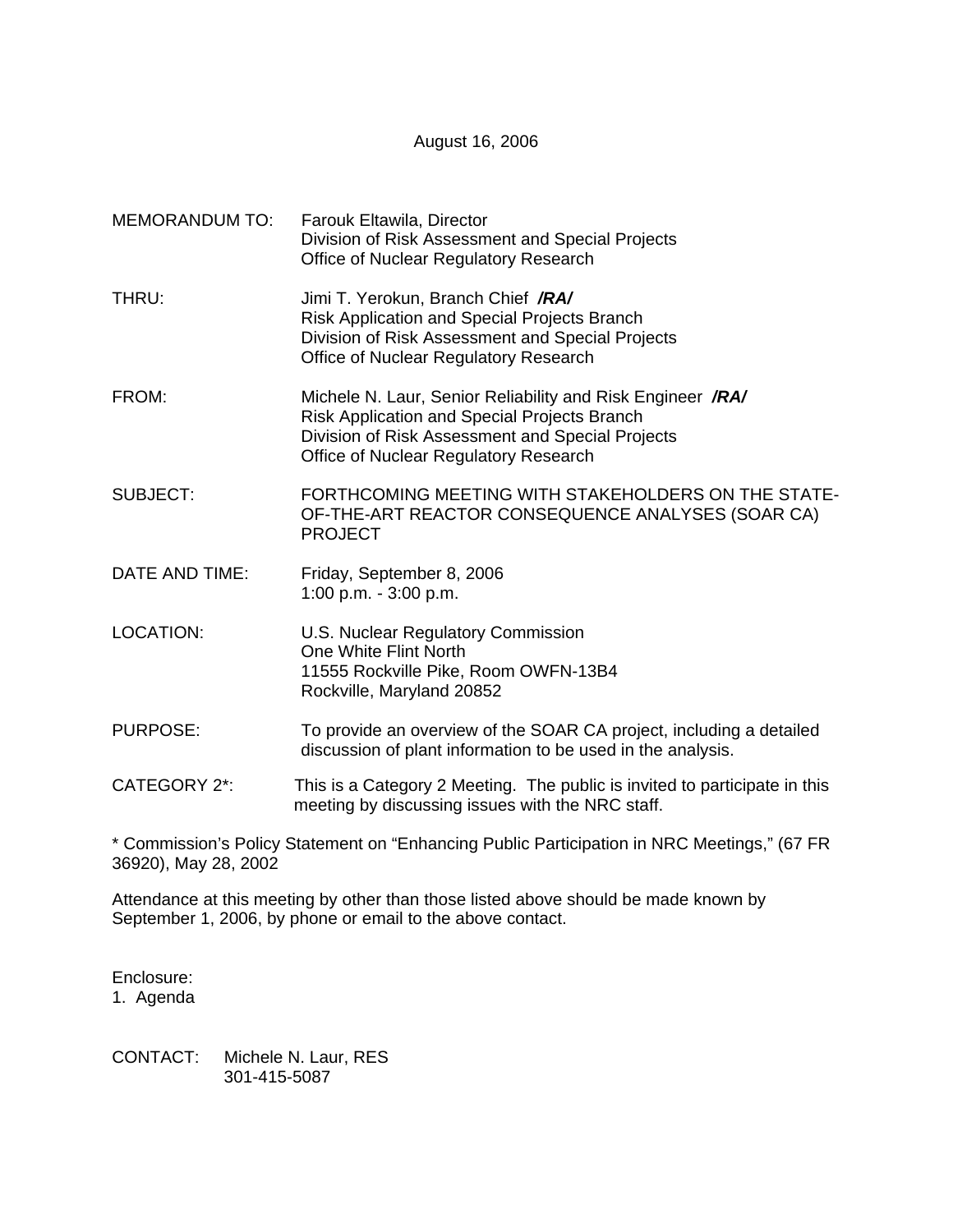## F. Eltawila 2

PARTICIPANTS: Participants from the NRC include members from the Office of Nuclear Regulatory Research (RES), the Office of Nuclear Security and Incident Response (NSIR) and the Office of Nuclear Reactor Regulation.

 $\overline{\text{Michele}}$  Laur, RES C. Tinkler, RES Other Stakeholders C. Hunter, RES J. Schaperow, RES J. Mitchell, RES R. Sulllivan, NSIR J. Vail, NRR et. al.

NRC<br>
Michele Laur, RES

STAKEHOLDERS

Biff Bradley, NEI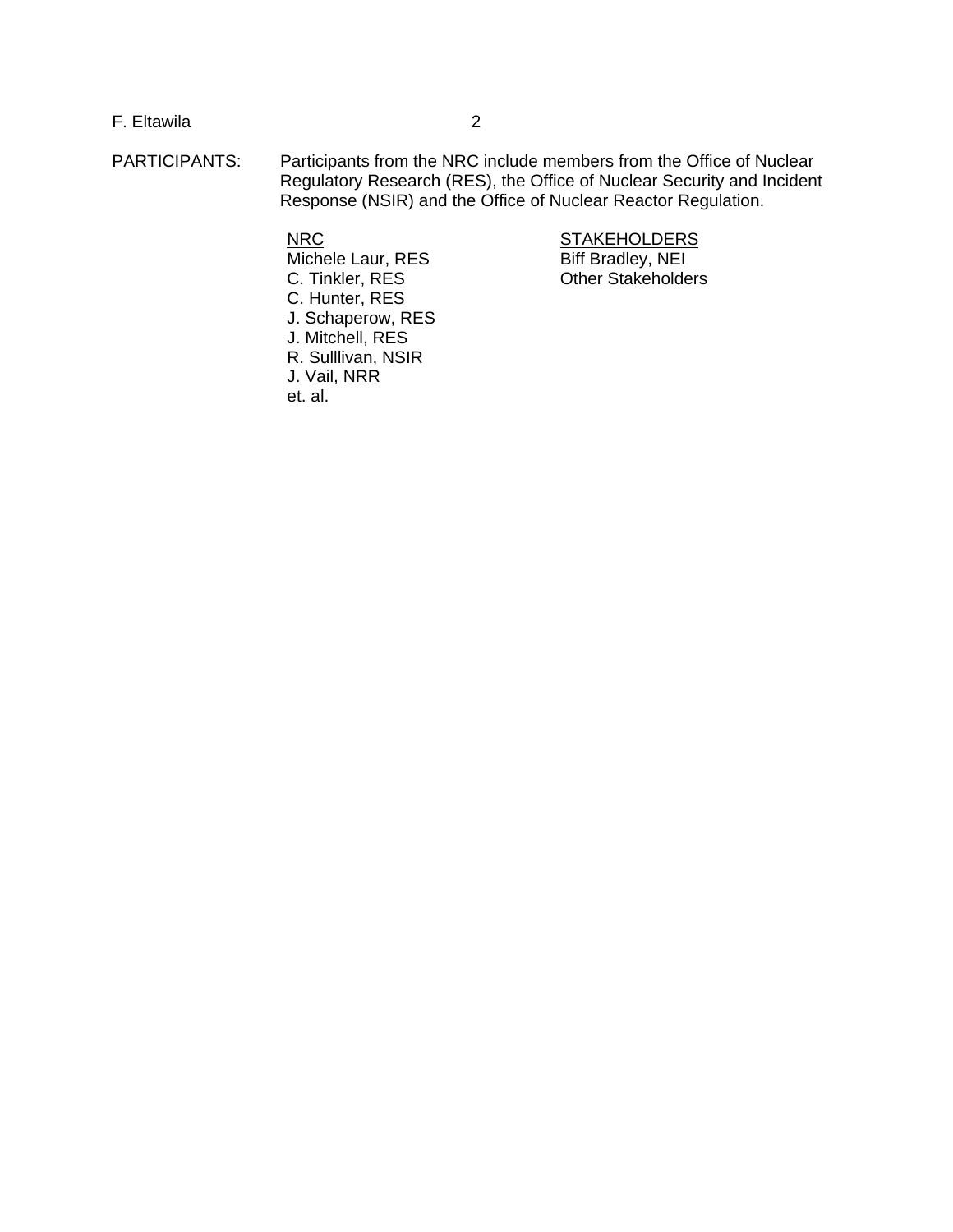F. Eltawila 2

PARTICIPANTS: Participants from the NRC include members from the Office of Nuclear Regulatory Research (RES), the Office of Nuclear Security and Incident Response (NSIR) and the Office of Nuclear Reactor Regulation.

Michele Laur, RES Biff Bradley, NEI C. Tinkler, RES Other Stakeholders C. Hunter, RES J. Schaperow, RES J. Mitchell, RES R. Sulllivan, NSIR J. Vail, NRR et. al.

NRC STAKEHOLDERS

Distribution: PMNS PRA R/F **JBrobst** 

C:\MyFiles\Copies\Meeting Announcement soar ca public info needs.wpd

OAR in ADAMS? (Y or N) Y ADAMS ACCESSION NO.: ML062290475 TEMPLATE NO. RES-006<br>Publicly Available? (Y or N) Y DATE OF RELEASE TO PUBLIC ASAP SENSITIVE? N Publicly Available? (Y or N) Y DATE OF RELEASE TO PUBLIC ASAP **receive a copy of this document, indicate in the box: "C"** = Copy without enclosures **"E"** = Copy with enclosures **"N"** = No copy

| OFFICE      | <b>RES</b> | <b>RES</b>      | <b>RES</b>        | <b>RES</b> | <b>RES</b> |  |
|-------------|------------|-----------------|-------------------|------------|------------|--|
| <b>NAME</b> | MLaur      | <b>JYerokun</b> | <b>JMonninger</b> | l CAder    | FEItawila  |  |
| <b>DATE</b> | 08/03/06   | 08/04/06        | 08/04/06          | 08/16/06   | 08/16/06   |  |